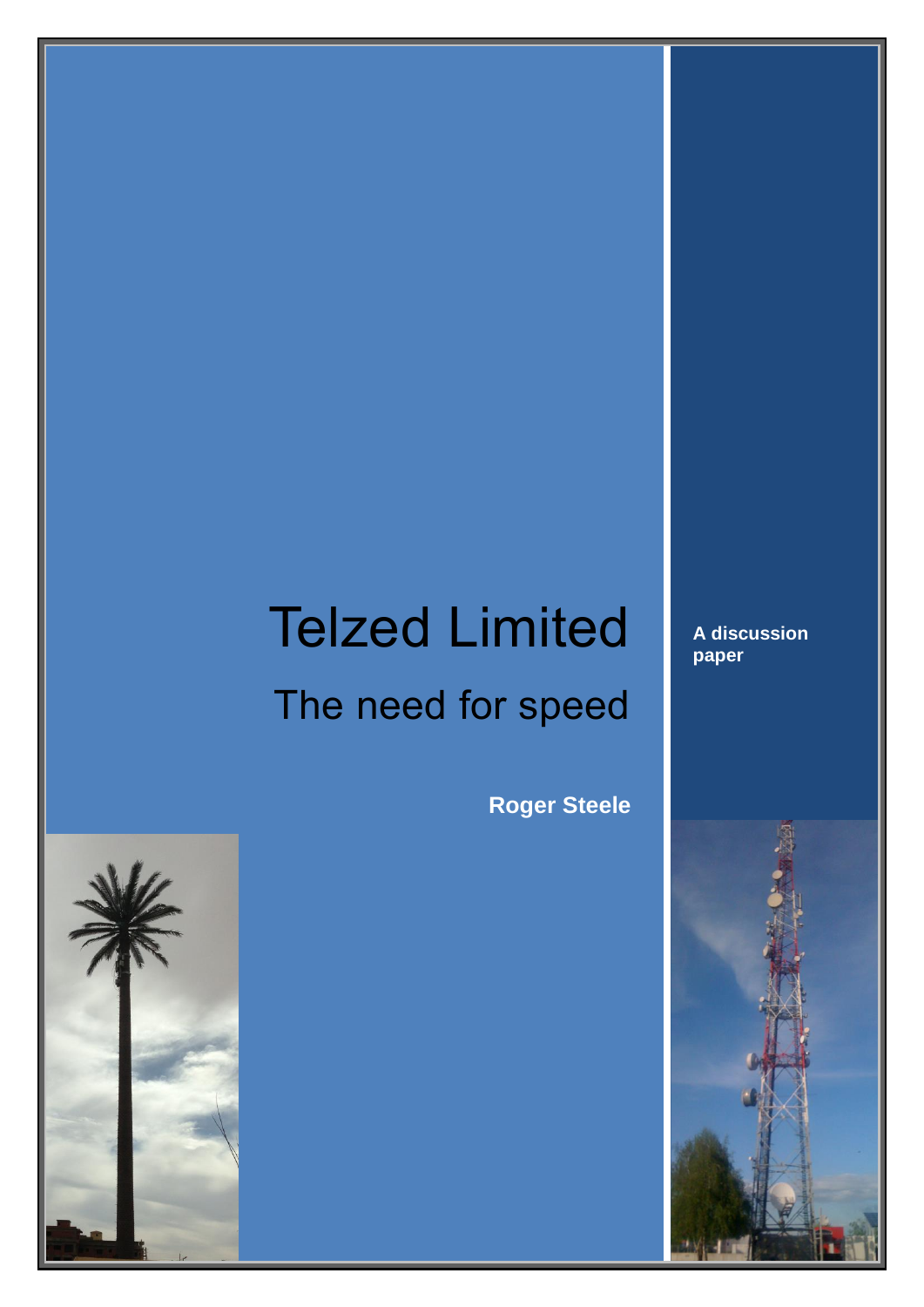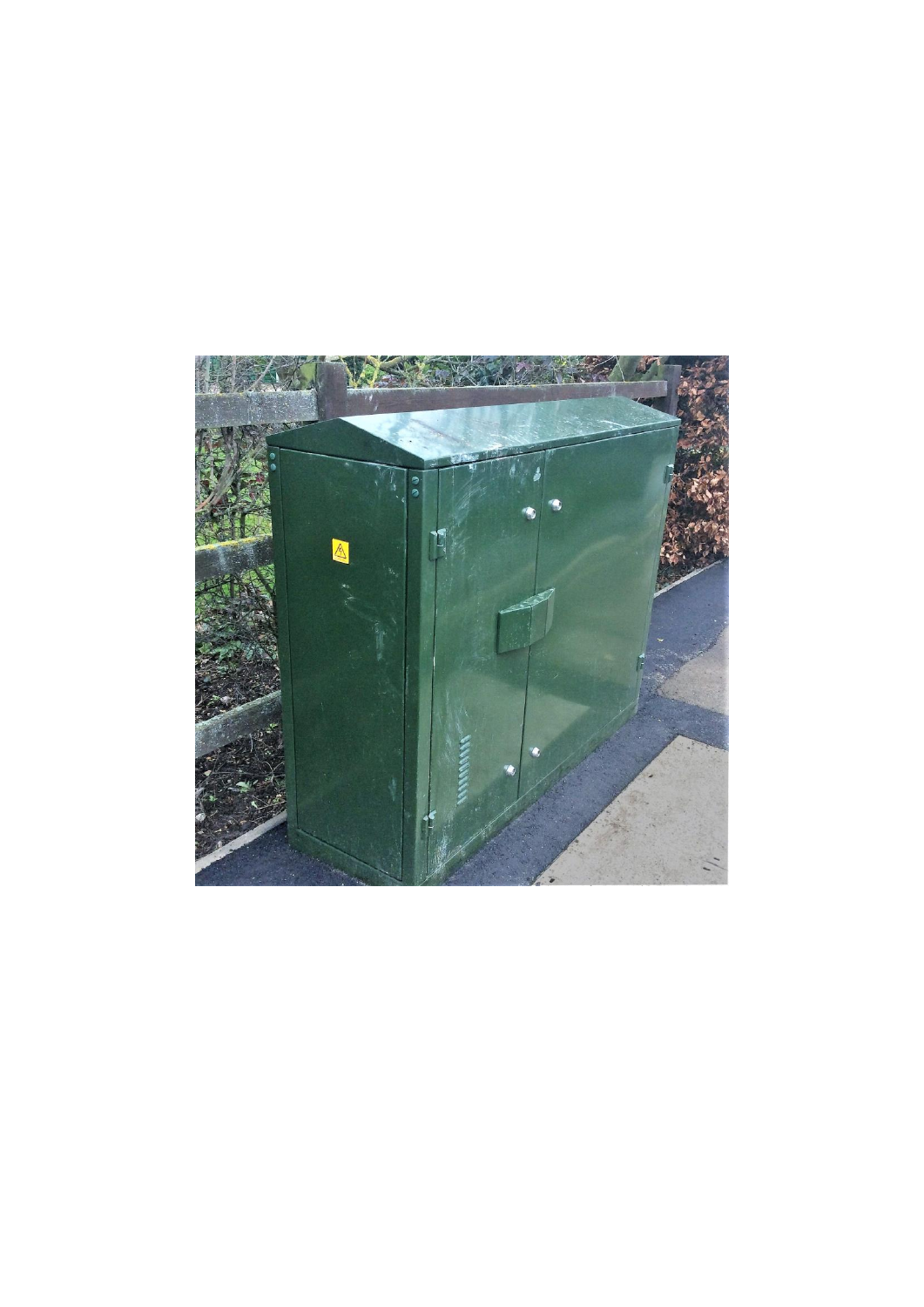

## **The need for speed**

## **A brief study of broadband speed to assist strategic understanding**

#### **April 2018**

File reference: Need for speed 09042018.docx

Details: A strategic discussion paper

Author: R Steele [rogersteele@telzed.com](mailto:rogersteele@telzed.com)

No liability is accepted for accuracy of information contained in this report or for any decision made or actions taken by any party, as a result of this report. This report need not reflect the views of Telzed or any client of Telzed. Ideas are presented to stimulate discussion.

The values shown are illustrative only. They still provide a basis on which strategic level analysis can be made and provide insights on how the industry might develop.

Alternative values for any speed numbers are easy to find. Telzed provides values here for illustration, to test industry thinking and provoke debate. Counter claims are welcomed.

Telzed Limited UK. Consulting, Advisory and Interim Management Services All correspondence: Lilac Cottage, Westerfield Road, Westerfield, Ipswich, IP6 9AJ, UK. Tel: +44 (0) 777 178 7607 Registered Office: Orchard House Park Lane, Reigate, RH3 8JX, UK

© Telzed Limited 2018. Unauthorised reproduction prohibited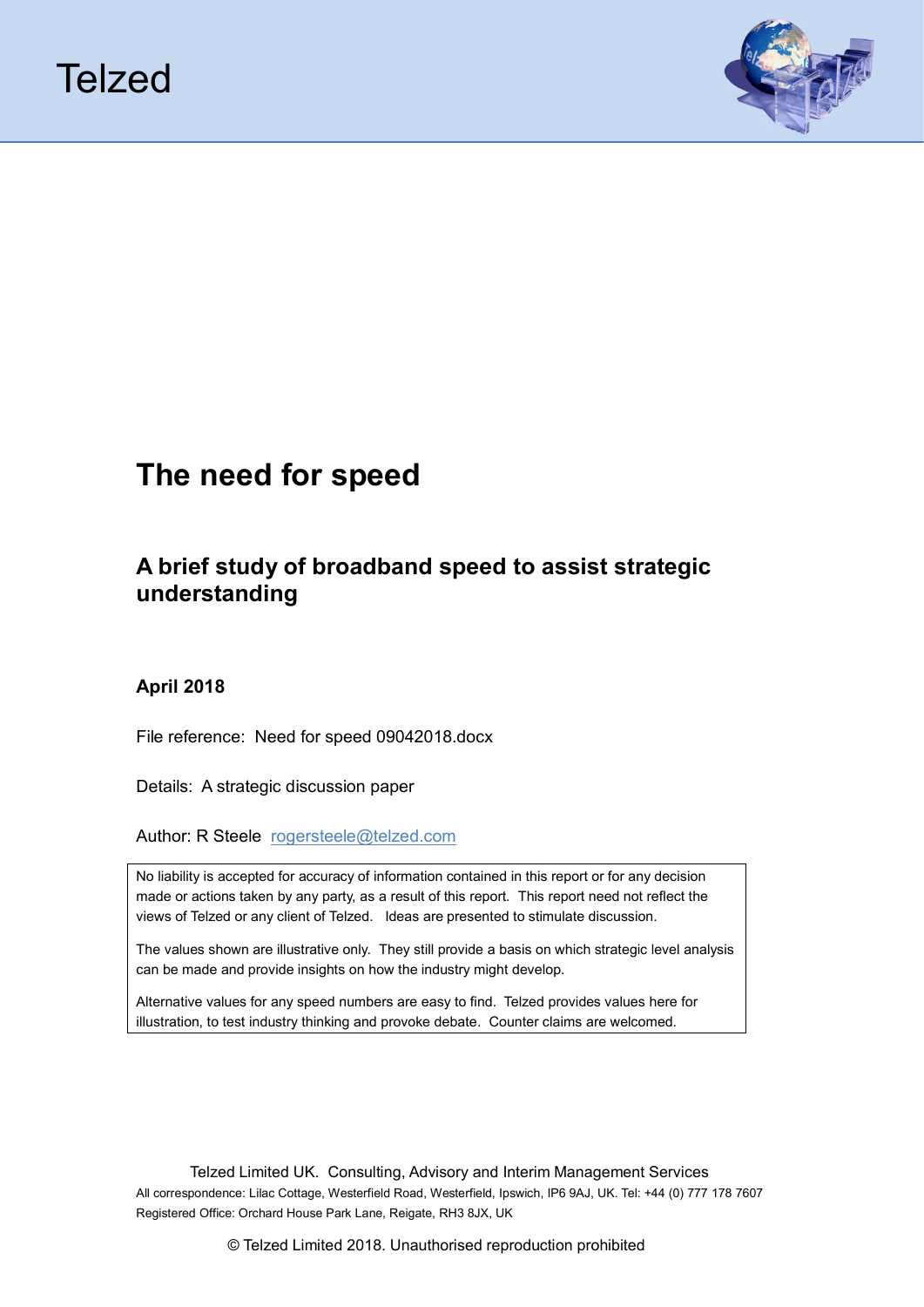#### Broadband speed is key to many business, policy and strategy decisions

This paper is concerned with the physical access speed. This speed value is often discussed. The needs and factors affecting this speed are discussed. The values and insights provided assist anyone who needs to understand the strategic issues and the key underlying factors. It is emphasised that the aggregate **average speed** from many users **must** also be also understood, along with the average usage made of each individual broadband service. As well as impacting costs, the average usage impacts the physical speed, as demonstrated by slowdowns at times of the day and when other customers are active.

There are sometimes huge variations in the target access speeds that are required, depending on the source and the view taken. The actual speeds obtained also vary enormously, depending on the country, location and technology. The speeds may also depend on measurement method and time of day. The requirements and the deployed speeds both increase over time. Requirements can be both desired speed and the speed really needed. Since faster services do cost more, even if the marginal increase with speed might be low, a deeper understanding these factors can contribute to better strategic plans.

Numbers are provided in this paper to help understand key issues. These are not intended to be precise values; these can be developed based on more detailed analysis.

#### **Key messages**

For many consumers "adequate" broadband speed is less than 50Mit/s, often well less.

The primary driver for speed is real time video streaming applications.

A secondary driver is need to download large files/data in convenient time. For some customers this is a primary need.

Real time service speed-demands will of course rise, but if ultra HD can be done today at <20Mbit/s (needing up to ~50Mbit/s service to give headroom and for more than one user), then *mass market* demands for 100Mbit/s+ speed in the near term, are surely unlikely.

Specialist applications do need 100M-1+Gbit/s in order to download large volumes in a short time. Good strategies allow Gbit/s options for *some* customers. Most such applications will surely not also result in enormous downloads and high average speed – that incurs core network costs.

The additional cost needed for a higher speed service is often relatively small, unless it triggers a major technology upgrade. The additional cost can still be significant when considering millions of premises.

Gbit/s type applications that *also* have large volumes such as for large scale streaming at 100sMbit/s are surely specialised and likely to be more for businesses and exceptional SOHO premises. The costs in the core network due to the high average usage, may be more of an issue than the access line itself.

Mobile-based high-speed solutions can be addressed by large spectrum allocation and technical standards (these define the available Mbit/s/Hz), but mobile costs are strongly driven by the download volume (related to the *average* download speed). Costs are chiefly related to the mast numbers – which are driven by Mbit/s/Hz, spectrum and average speed.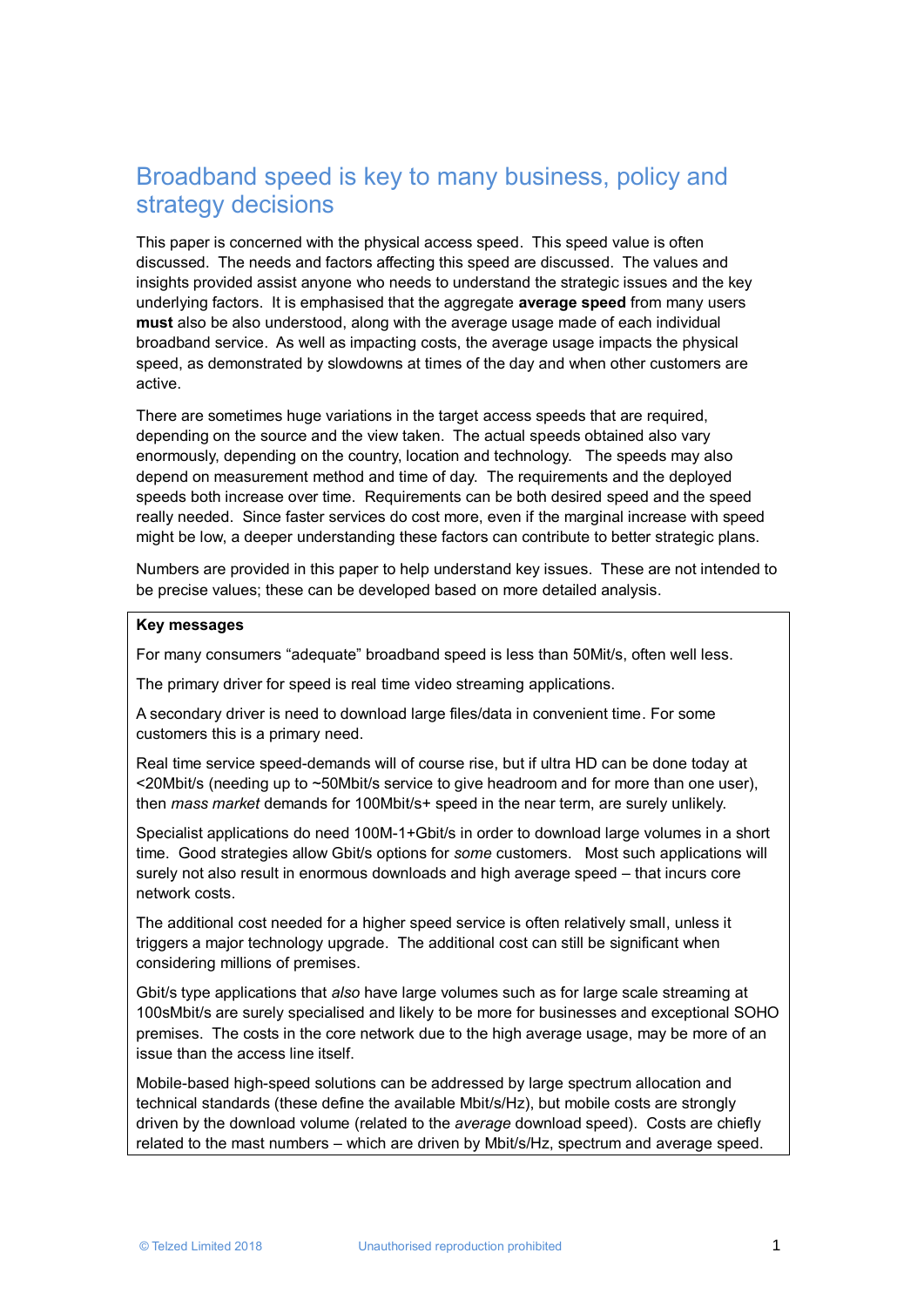## What is the broadband access speed?

This is generally understood to be the physical access speed from a home broadband to the internet or from a mobile device to the internet. Ideally data will download at this speed. It ought to be measured over a reasonable period (not just a second or two). There are some additional factors to consider:

- The speeds obtained are not usually the speeds advertised: an issue for regulators and advertising standards authorities
- It is rarely guaranteed. It might slow down at some times of the day. As with many telecom services, it is *statistical*. It is only achieved X% of the time during the busy period and speeds can vary between customers on the same service
- <span id="page-4-0"></span>• Mobile broadband is much more variable than a fixed service. Factors include: the signal strength (is there a signal?); the GSM technology (3G or 4G); and whether other consumers in the same cell are also active – this can overload the local network/mast<sup>1</sup>
- The upload speed is rarely mentioned. Many situations require high speed. Why is this so often much less than the download?

The average broadband access speed rises by ~50% every 12 months, in many developed countries. Nielsen's law shows this, but it a measure of the outcome and does not necessarily reflect the needs. Nielsen's Law also does not define a target value, but the message is powerful – the required speed for most users must rise very significantly.

The *average usage* made by a customer is much lower. One might download at 20Mbit/s (=the physical broadband speed), but then nothing is downloaded for twenty minutes. This average usage is the key factor that drives costs in many telecom systems (see Telzed paper on broadband usage footnote [1\)](#page-4-0). Current home broadband usage often *averages* only ~3Mbit/s, and mobile broadband about 0.02-0.1Mbit/s. This depends on the user behaviour (TV downloads versus email for example). A rough Telzed rule of thumb is: the average usage speed in the busy period is 0.035Mbit/s per Gbyte downloaded per month. The values vary by country of course. For understanding many issues and costs, the aggregate of many customers' average usage matters most. This drives the need for more mobile masts (see Telzed paper on cell numbers with rising demand) and for larger transmission links or faster routers.

#### Needs and wants

Almost everyone wants to have Gbit/s speed (why ever should you not want it?). Faster downloads make life easy. Streaming services (TV/video) do not lock up. Large volume data transport enables more sophisticated home working and remote teams. Back-up restoration of home PC and devices is practical – it is almost useless over 5Mbit/s. Graphics files and databases now routinely occupy multiple Gbyte. How long should a user wait for the full download or upload?

<sup>1</sup> See Telzed papers: ["A guide to understanding broadband usage"](http://www.telzed.com/sitebuildercontent/sitebuilderfiles/broadband_usage_and_mobile_15042017.pdf) and ["Mobile cell site numbers with growing](http://www.telzed.com/sitebuildercontent/sitebuilderfiles/cell_site_numbers_v1.pdf)  [demand and higher capacity per site"](http://www.telzed.com/sitebuildercontent/sitebuilderfiles/cell_site_numbers_v1.pdf)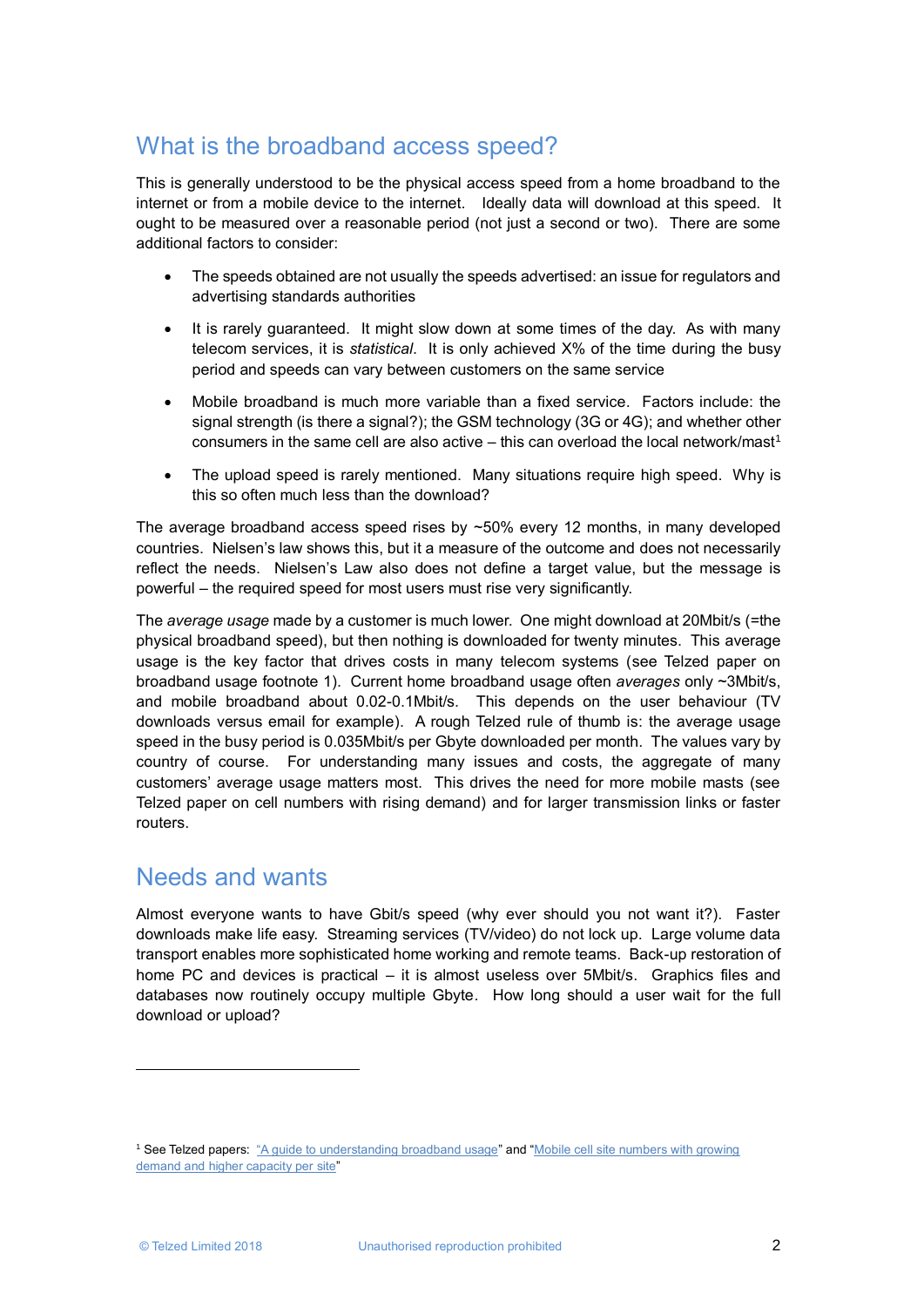The effect of speed on behaviour is clear. UK (Ofcom) data shows the download per month versus broadband speed. Other countries will surely have similar behaviours. If the speed is low, then less is downloaded. Once a "decent" speed is obtained then the total download per month hardly increases. We can reasonably assume the slow speed stops users from doing certain things (no high-definition TV, or no TV at all etc.). Certainly, some consumers do not need high speed or do not want to pay any extra: so they pay less and use less and are not really held back by the slow speed. In this paper we assume the majority of low-download users are being held back by the lack of speed.



Figure 1. Download behaviour is affected by speed. Source: Telzed, based on Ofcom data: [Connected Nations 2017](https://www.ofcom.org.uk/research-and-data/multi-sector-research/infrastructure-research/connected-nations-2017) Detailed Analysis "Figure 20: Distribution of average data use compared with the average download speed"

As there are less downloads due to an overly-slow speed, a 30Mbit/s specification might be considered adequate. This is of course wrong for several reasons:

- New services and new ways of working always arise. No one (?) predicts telecoms and internet with any certainty more than a few years into the future
- The "*demand always seems to rise to exceed the capacity available to carry it*"
- 40%+ per year growth in downloads needs 10x network capacity in just 7 years. A point of debate is whether the speed increase could be much less or should be more
- Nielsen's law suggests the speed specification could even rise faster than the download demand
- The amount downloaded rises by ~30%-50% per year. This impacts the *average download speed* roughly in proportion. The physical speed of course must be much more than the average download speed. The UK data implies that this factor is perhaps<sup>2</sup>  $\sim$ 4 times. If average busy period speed were to rise from 7 to 20Mbit/s then

<sup>2</sup> 200Gbyte/month implies an average speed of 7Mbit/s in busy period (using Telzed rule of thumb), and minimum acceptable speed is ~30Mbit/s, hence factor of ~4x. Note: 4x is the minimum acceptable. It is much less on slower speed services as they have to drive the broadband to the limit more of the time. At the slowest speeds the physical speed is not much more than the average usage speed. A 3Mbit/s service is less than 2x the average use – and this is clearly inadequate for today. The customer is almost continuously downloading (and waiting)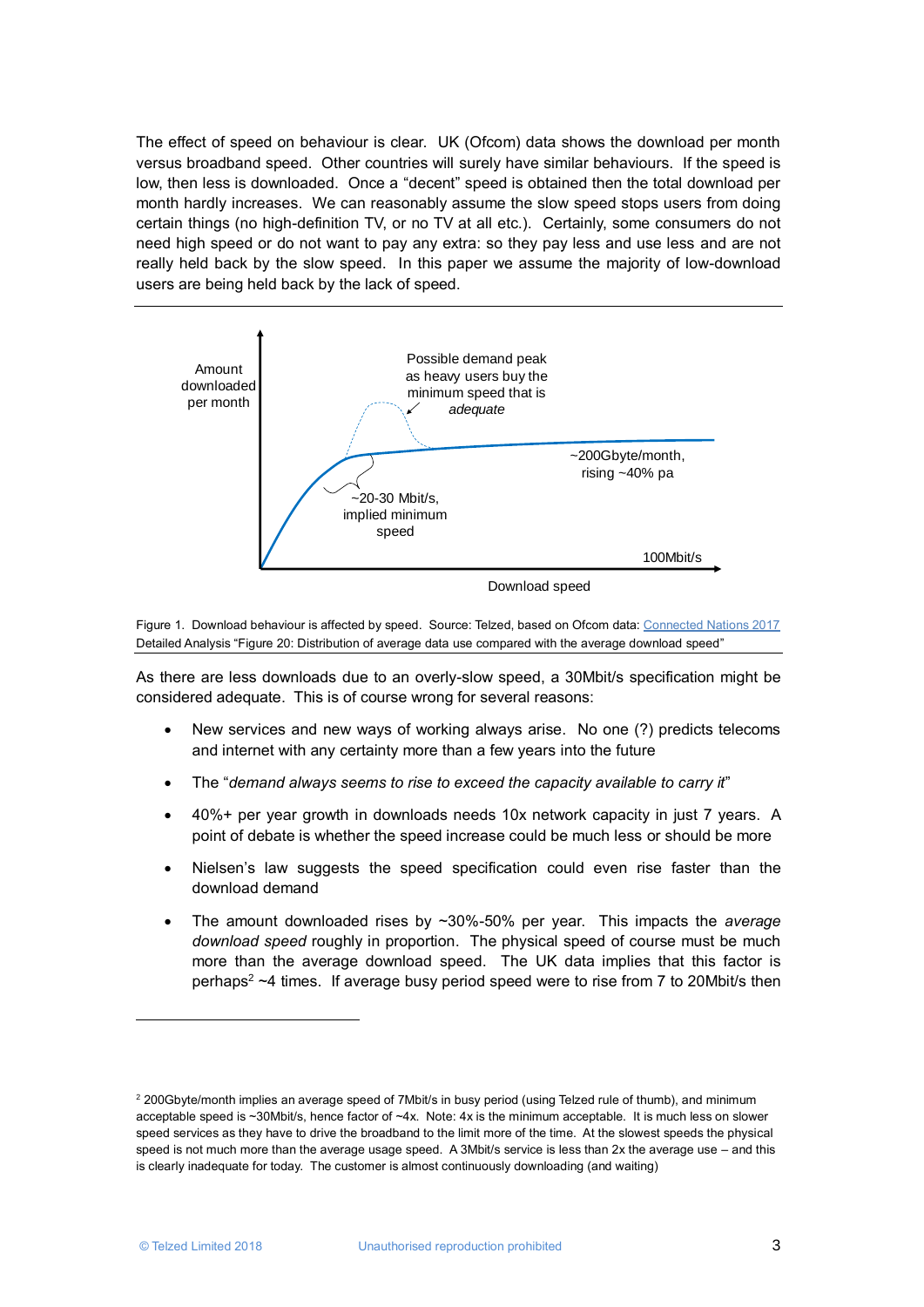the physical speed possibly needs to rise by *less* – maybe from 30Mbit/s to "only" 50 or 60Mbit/s, and not to 90Mbit/s. There could be (author's speculation) some "economy of scale speed effects" and the physical speed increase need not always be >4 times the average, *once the physical speed is "high enough.*" So, when the required speed to be useful becomes 50Mbit/s ("knee point" in the figure), then 10 times more downloads per month probably does not require 500Mbit/s. The *speed needed is then set by the fastest service, not by the downloads* – this is discussed further below.

The fact that the Nielsen's law speed increase is greater than the download increase, in some countries, is significant. The average speed growth probably reflects the fact that so many consumers have a grossly insufficient speed. Telcos have to work hard to overcome this huge backlog of poorly serviced customers. If this backlog were suddenly addressed, then speed changes might then reflect the slightly lower increase in download totals. But should speed increase "only" at 30-50% per year, as per the download change? The last point above identified a possible economy of scale effect that could mean slower speed increases might be tolerable. But, it seems foolish to rely on the economy effect or to use this as an excuse for not upgrading the services. Clearly there *is* a current issue with inadequate speed and the economy of scale effect is likely to be seen only if the speed is adequately high (if it exists at all). Many countries probably do not have most customers on a speed that is "adequately high enough" for current needs.

A key point from the data, is that slow speed customers have average usage  $~50\%$  of the physical speed, and faster lines perhaps use only 25% or much less of the physical speed, on average. This **does not** mean that the access line is underutilised and 2-3 times more traffic for the same service speed is the solution. The access link is always 100% used when downloading. The customer waits, or may be able to view buffered video. Then nothing is downloaded until the next data download batch. It is this delay, stopping of video, or slow largefile downloads that makes a user not use the broadband (hence lower downloads for slow speed users). Alternatively, they only download low resolution video. Slow speed users have to use it closer to the physical speed, more of the time. 50-75% capacity is not unused in the sense that it is spare and can be easily used without pain – it is needed to reflect the reality of traffic demands and statistics. Running a broadband link close to 100% means the customer is probably suffering. All slow speed broadband users know this – they are constantly waiting for downloads. This follows from basic traffic theory which also shows how two users in one premises cause so much more pain than having one. The data implies an average usage of ~25% is deemed to be about acceptable in practice.

The data shows that high speed services do not cause much more downloads. This is to be expected, once past the "knee point" on Figure 1. The download volume is based on customer behaviour – what web sites, ways of working and videos are watched. This depends on the country of course. So 100Mbit/s fibre users might download less than 20Mbit/s users in another country. They key point is that, if the speeds are high enough, speed is not the driver (nor the limiter) of behaviour. "*Speed does not increase traffic (if above the knee point), but a lack of speed does decrease the traffic*."

The implications of the above suggest:

- Almost everyone should have access to **at least** ~30Mbit/s now, or in the *near* future
- Any deployment ought to be able to cope with a demand for ~100Mbit/s in a few years' time. This follows from the known data growth and likely new services. Unless the technology were able to be incrementally upgraded at low cost, it is likely to be false economy to build a network *today* with much less than this performance – the systems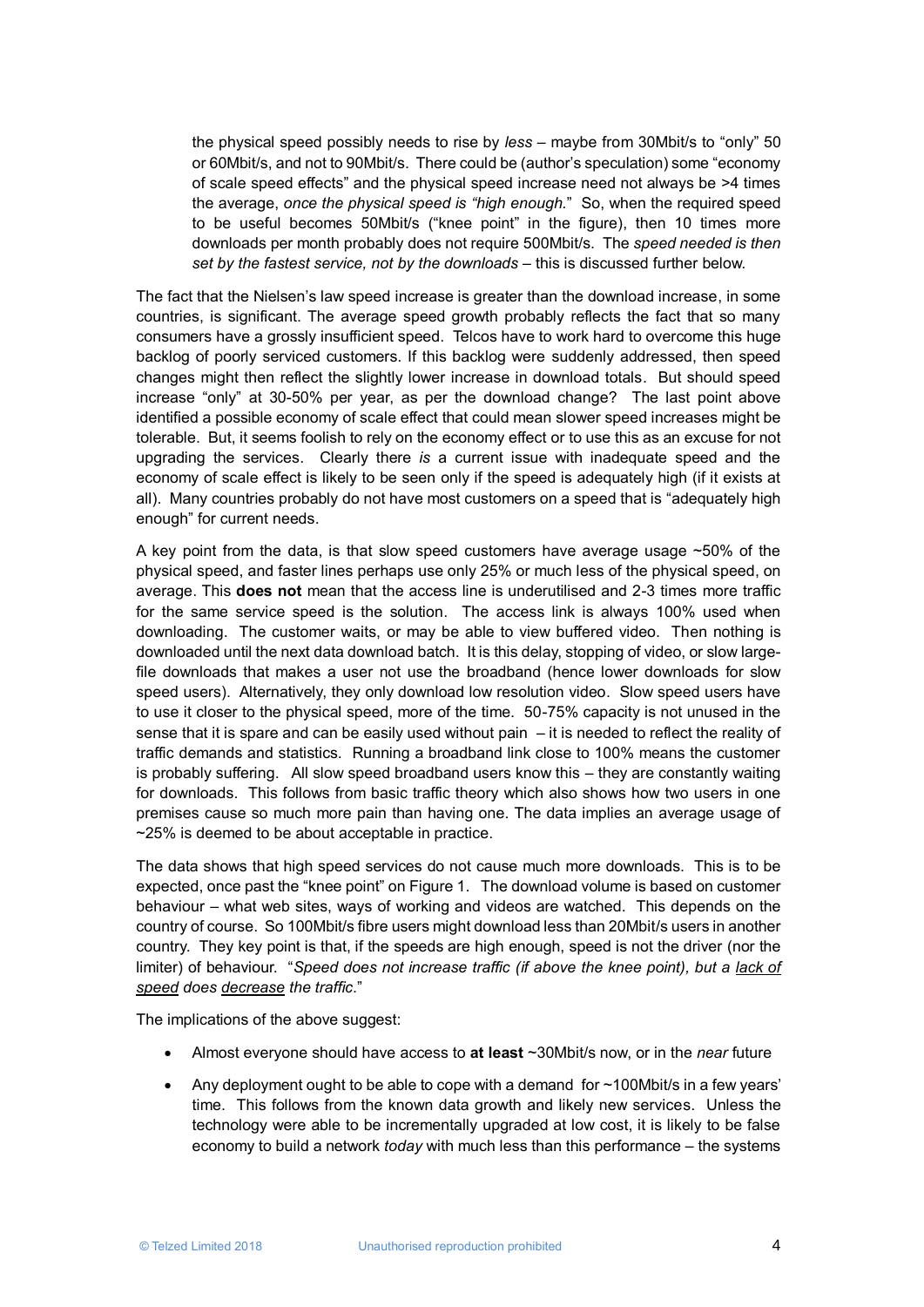will have to be replaced, which is often more costly than fitting better systems in the first place<sup>3</sup>.

This does not mean that even faster speeds are not needed. High end users and home workers need more. The same deployment will inevitably cover businesses. Any deployed technology should not be "one size for all." Some need more and can pay a bit more.

#### Costs and speed

Faster services need new technology or better versions of the same technology. This could cost more, but the following factors need consideration:

- Fibre based services (especially FTTH or close to premises) are dominated by the fibre civil works. The end electronics has relatively little impact. So, for the customer link, the costs of 1Gbit/s are not much more than  $50$ Mbit/s<sup>4</sup>
- All technologies that have concentration systems which aggregate average traffic from several customers, can have significant costs, *when* the system's limits are exceeded (sum of customer average traffic exceeds the aggregate limit). This is one reason why PONs and electronics in the street have some risks. Upgrades could require every premise on the one system to be upgraded, if the aggregate threshold is passed
- Copper wire systems, no matter how splendidly the copper-link electronics improve, will always struggle. There is inevitably a significant percentage of customers who cannot get the required speed, and this rises over time as the "minimum adequate speed" rises. Even the current need for 20-30Mbit/s is not possible on many fibrecopper wires (see Figure 1's Ofcom data fig 16). Ultimately yet more street cabinets/systems are needed for higher speeds – expensive investments. This is a technical blind alleyway that was always going to have boundaries – this was long foreseen. The key benefit of copper wires is low cost (sunk investment) – so the appeal is obvious, plus "it works" and many can live with the speed limitations. Copper/fibre is "just about good enough" for many. There remains a problem of dealing with the few high-speed customers' demands and the significant number of customers who still cannot get decent speeds. Yet deeper deployment of fibre *in parallel* to the copper wires can deal with high-demand customers, but the economics of parallel network investments is questionable: perhaps these customers have to be disappointed (this is the implied outcome chosen with a FTTC approach and long-ish copper wires). This

<sup>&</sup>lt;sup>3</sup> This should be self-evident. Sending a technician to the premises or street is far more expensive than software configured networks. All networks are ultimately restricted by the technology choice. A fixed network solution without migration to 30-100Mbit/s for most and a Gbit/s options for some, in the *near future*, is surely a wrong choice <sup>4</sup> Many fibre solutions use PONs - passive optical networks - where perhaps 32 customers share the signals from one network optical transmitter. Each customer might get 20-100Mbit/s, yet the customer site electronics/optics has to run at the aggregate speed of all customers in order to select the individual customer's data. So the incremental cost of high speed optics (multi-Gbit/s) is clearly small – it is already in place. Assuming the customers aggregate speed (sum of all 32 services) is less than the physical speed of the optical system, the marginal cost of a faster service is close to zero. The incremental cost is in the core – but even this can be small (see footnot[e 1\)](#page-4-0). Note that core costs are *not* significantly driven by access speed – they are driven by the average download. The low costincrement of access broadband speed is also shown by alternative broadband providers, who can often offer 100Mbit+ services as, once they make the FTTx investment, the prices of slow and high speed services may be similar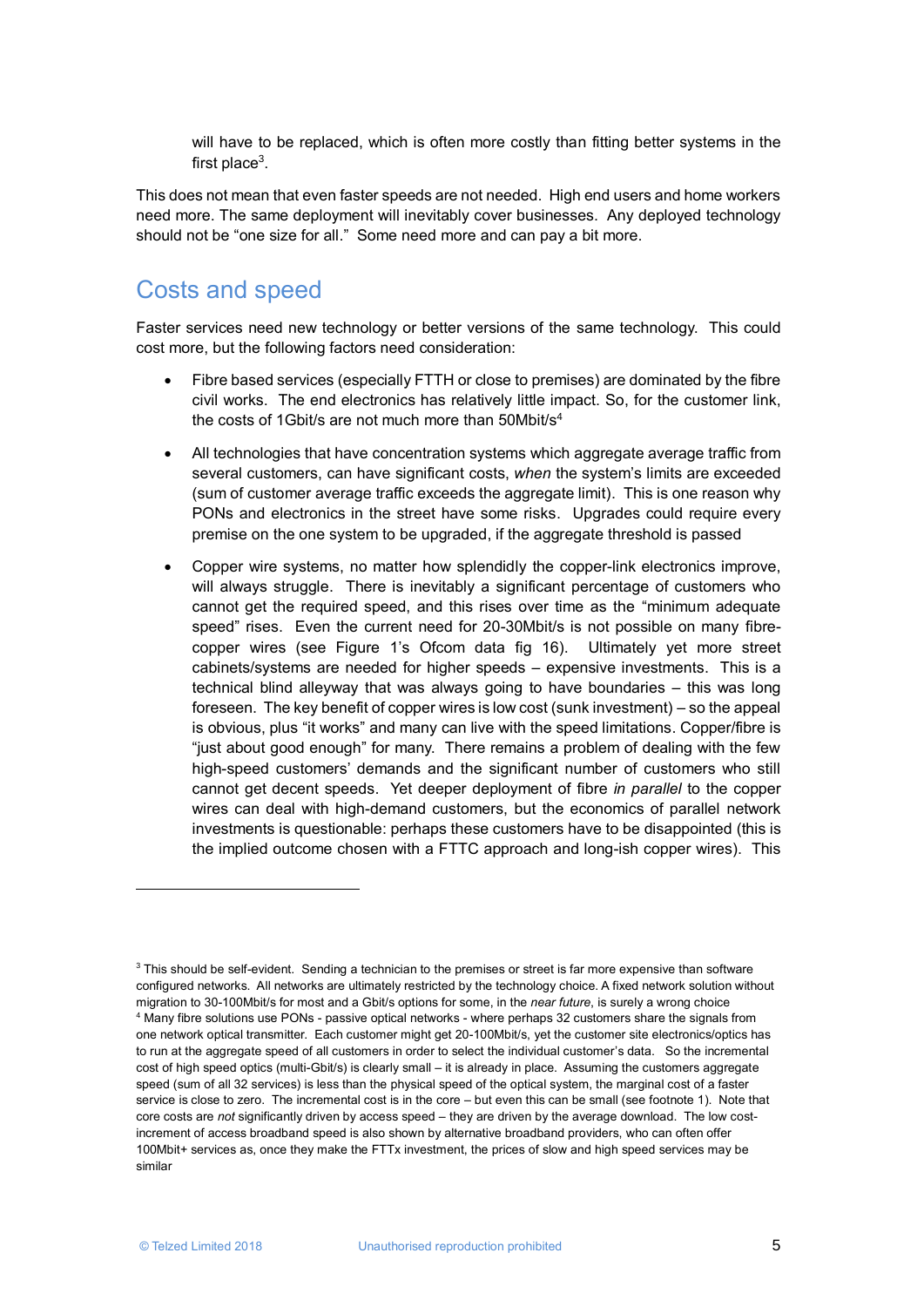links to a key point: just because customers want faster speed does not mean they must get it at a low price. Wrong technology choices are however not the fault of the customer

- Copper coaxial systems (typical for cable TV) can have fibre like performance (100+Mbit/s). This can lead to street electronics for the coaxial section to interface via fibre back to the head end. The cost to install a coaxial cable is not much less than fibre. Of course, this is now often a sunk cost, and coax is much less limited than copper wires; so it is sensible to upgrade the speed. Also, a cable TV play adds to the business merits. Coaxial cables fundamentally have significant speed potential, but fibre is probably more likely for many greenfield sites
- FWA (fixed wireless access) could deliver fast services, but the limitations are obvious. These include: possible speed limitations; possible line of site limitations ("*who put that school/house/tree there?*"); mast costs; adequate spectrum that works inside premises etc. Cheap backhaul depends on sharing the cable with fixed access lines. Maybe the time for FWA can rise again, but many past failures provide warnings. The convergence of FTTP, FTTx, FWA and small-cell mobile is clear. 5G and converged networks might be "the way" - please contact Telzed to discuss further, as this moves beyond this paper's scope.

The initial points on fibre need further emphasis. Fibre termination-electronics with faster speed, has a small cost impact and the fibre itself is a fixed cost. So why are faster broadband services priced so much higher? The reasons for this include:

- Fibre *does* cost more. Contrast: copper wires *already exist*. The analysis is complicated by short and long terms costs, operational costs, upgrade costs etc. This paper does not analyse the costs
- Customers will pay more. Sometimes this is true if they need the speed or not. Any business will charge what it can get. There is a fibre and speed premium<sup>5</sup>
- Competition at the high speeds is limited
- There are some more costs in the core from greater *usage* (total downloaded and higher busy hour average speed). Higher speed *does* encourage more download, even above the knee point (though effect is then lower). So pricing by speed is an indirect way to control the total download and average usage speed
- If many customers demand >100Mbit/s or if average usage rises, then some systems require a major technical upgrade. If such a threshold must be crossed soon, it arguably implies a wrong technical strategy choice was made (the trends have been clear for many years). To avoid the major upgrade, prices may be set accordingly to delay the network upgrade that results if more than a few migrate to high speed<sup>6</sup>

<sup>5</sup> There is the "well known" story of the customer asking for the new fibre to the home. "But you only take a fixed phone line and no broadband or TV." "I want fibre because it is better"

 $6$  Perhaps this shows an incorrect mind set in some telcos. How can we slow down customer behaviour and make them stop using the broadband too much? Rather than: why did we choose the wrong technology in the first place? Was the technical choice influenced by regulatory strategies to avoid unbundling or flexible wholesale access?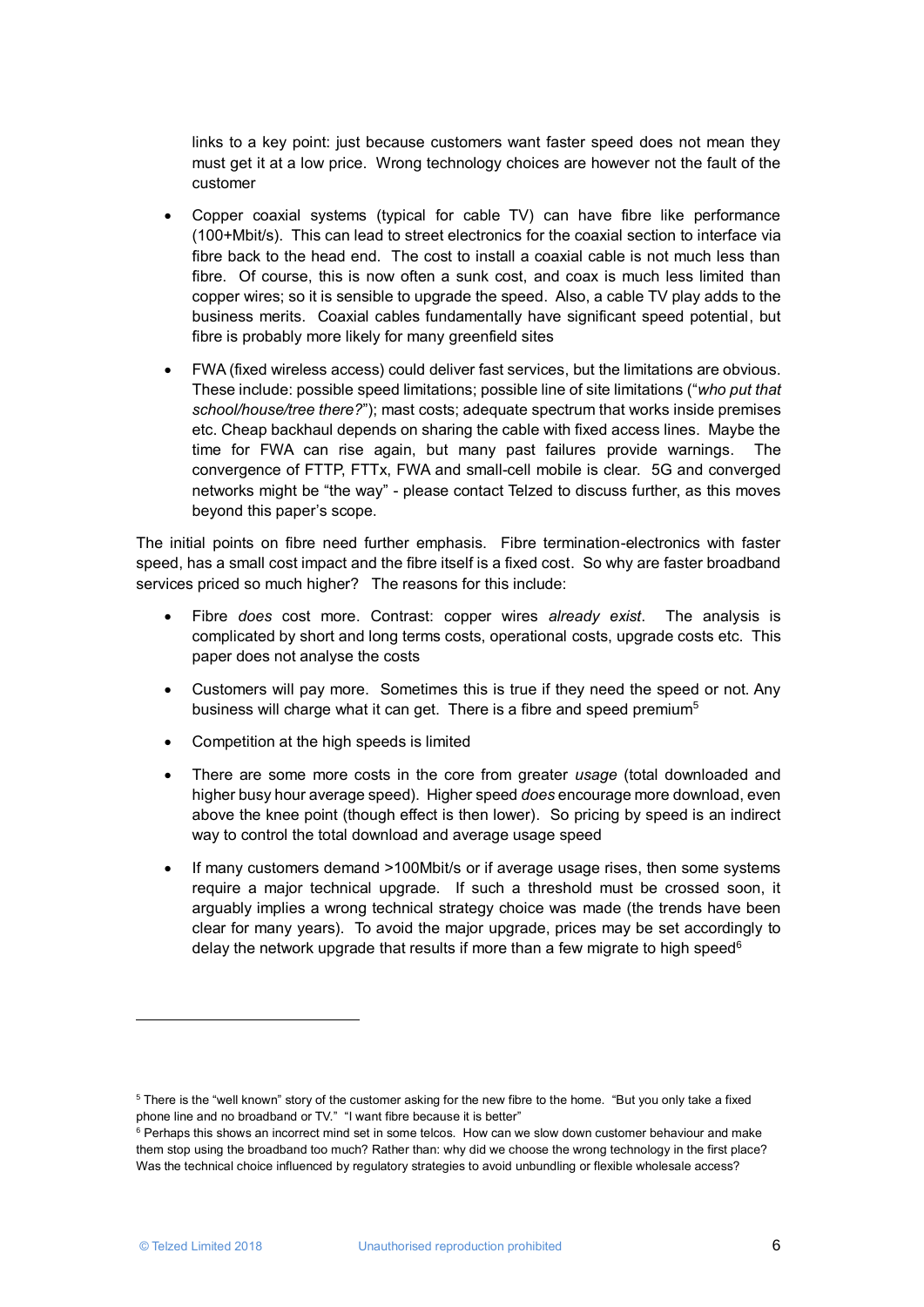- Volume based tariffs are not liked by fixed network customers. Indirect discouragement of volume downloads by speed-pricing can be more attractive. This keeps customers mostly at or below the knee point of Figure 1
- Telcos know there are unknowns. "*Data always rises to exceed the capacity (or speed) available*" is an old maxim used by telco engineers and others. Some new applications will surely arise to make large volume use of 100M-1Gbit/s sooner or later – but whether everyone *really needs* them, is open to debate. This high download (and related usage cost) is pre-empted by higher prices. It is the high total download (many Gbyte per month and high *average* Mbit/s) that is often the cost problem; delivering 1Gbit/s often is not much more expensive than 100Mbit/s over FTTx.

#### Home site needs

The customer needs must be properly understood. Many will be familiar with the problem of performance degradation on slow broadband: "*Turn the PC off and stop downloading, I need to work/get Netflix/have a Skype call*." In practice this does not mean there is a real need to sum up every possible service used at home by every person who might be in the premise. One person can rarely do many things at the same time. When that happens, then one may well be a background task (and hence not critical to speed). TV might need 15Mbit/s, Skype 3Mbit/s, voice calls 0.5Mbit/s, gaming perhaps 10Mbit/s, but who cares when watching TV? They rarely need 28.5Mbit/s. It is a statistical service. Note: values are for illustration only. A user needs at least the speed of the fastest service, plus a mark-up to make it work reliably.

The earlier analysis suggests the speeds should be ~4x the average usage. It is **not** 4x the TV speed. The TV needs 15Mbit/s, and this is easy over a 30Mbit/s service (only 2x). It runs at 30Mbits then stops, then more is downloaded. The average of all services may be about 7Mbit/s (~1/4 of 30Mbit/s), to deliver 200Gbyte/month downloaded (rule of thumb). One might think just over 15Mbit/s would be enough (the fastest service), but the UK data shows this is not seen as adequate. Customers quite reasonably like the download to be completed quickly, plus there are other users in most households. Two 15Mbit/s TV/video viewers in a house will struggle on a 30Mbit/s service but the 30Mbit/s service probably does not need to double in speed.

Meeting the total premise's needs must appreciate that the statistical demands of 2 or 3 users in one premise has a far worse variance than 300 customers. The total traffic of 300 customers tends closely to 300x the average of each. This is elementary traffic theory, and so mobile masts and telco core networks should not often have major overloads. This means that a broadband speed needs to be much more than the average usage (hence the >4x value) and also significantly more than the fastest service used (perhaps by a factor of  $\frac{7}{1.2-2x}$ ). If two or three

<sup>7</sup> This is a value that needs more consideration than is possible here. Lower values of this "Telzed speed overhead" leaves little headroom, including that for growth, but potentially a lower value may be more tolerable for very high speed. 10Mbit/s video might need at least 15Mbit/s to work reliably (factor 1.5), but 40bit/s video might not need more than 50Mbit/s (x1.25). [Current speeds](https://www.comparethemarket.com/broadband/content/broadband-for-streaming/) required for streaming video services probably support such figures and a 25Mbit/s broadband should be enough for current HD video (which probably explains the knee point in the figure). This implies 50-100Mbit/s should be adequate perhaps out to 2025+ for many premises, unless video/TV *service speeds* grow very fast (total monthly downloads [Gbyte] *will* grow, but this is a different problem). "Even-better-HD" may become available but that is likely to be accompanied by additional compression. 100Mbit/s+ video streaming seems doubtful as a *major* demand-driver in the *near* term if ultra-HD only needs only 25Mbit/s today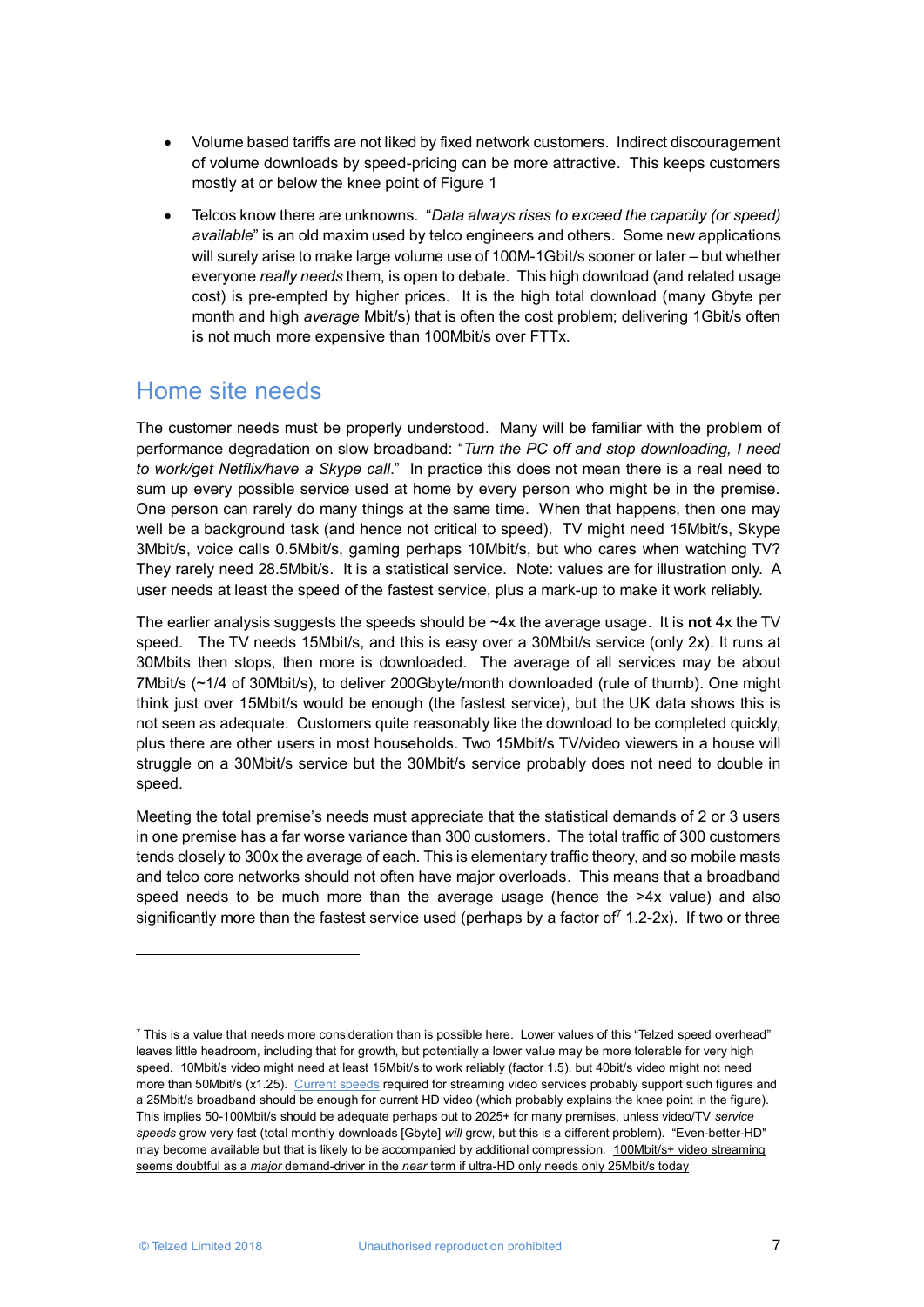users frequently need the same top-speed service, then the premise's speed must be 1.2-2x this aggregate speed.

#### Upload speed

This is a Cinderella of the broadband discussion. In part we have slow uploads due to the historic xDSL copper wire technology. Coaxial or fibre-based solutions do not have this limit. TV/video is mostly a one-way service, but many other things need bi-directional flow (video calls, voice, interactive working, back-ups, file transfer, virtual reality, gaming etc). So why the restrictions on upload speed? A number of factors may be at play:

- Legacy technology is still in place (copper or poor optical systems that did not have upload speed migration paths)
- Some other technical limits may exist
- Telcos can charge for upload speed. "*Never sell anything cheap if someone will pay more*" – this is possible because we *expect* a slow service due to historical experience
- The upload amount is certainly less than the download, but more uploads have little effect on the access-link cost. Low upload speed limits restrict many applications. This *suggests* telcos deliberately keep upload speed down to restrict how broadband is used – it stops some applications, and stops unknown new applications that might arise, that create major new volumes of traffic (a cost driver in the core network)
- Protection of other telco services.

The latter is needs further study. Telcos often sell IT services, internet site hosting and IP transit services. They get revenue from the "other end of the internet business" as well as from domestic consumers. If customers have their own server and web site at home then this could cause service cannibalisation<sup>8</sup>.

A 100Mbit/s broadband upload could be used for: a small web site host; for your own private internet service; data back-up for friends and family; video sharing etc. Telcos generally do not like re-sale (or re-use) of any service due to the lost revenue potential.

Fast uplinks could open up a number of new ways of working, that are not currently possible. What might users do with 100Mbit/s+ two-way communications? Telcos might prefer to play safe and simply restrict such options from arising as they might give no more revenue and uploads increase the total average traffic, which of course *has* a cost increment and this could be significant with some new interactive ways of working.

The upstream service speeds and prices need to be examined further from technical, competition and regulatory viewpoints.

<sup>8</sup> Large OTT TV *down*loads also cannibalise cable TV or other TV services, which may cause some telcos to be reluctant to deliver high speed downloads. But this is surely a pointless task as OTT will grow enormously over the next few years; it cannot be stopped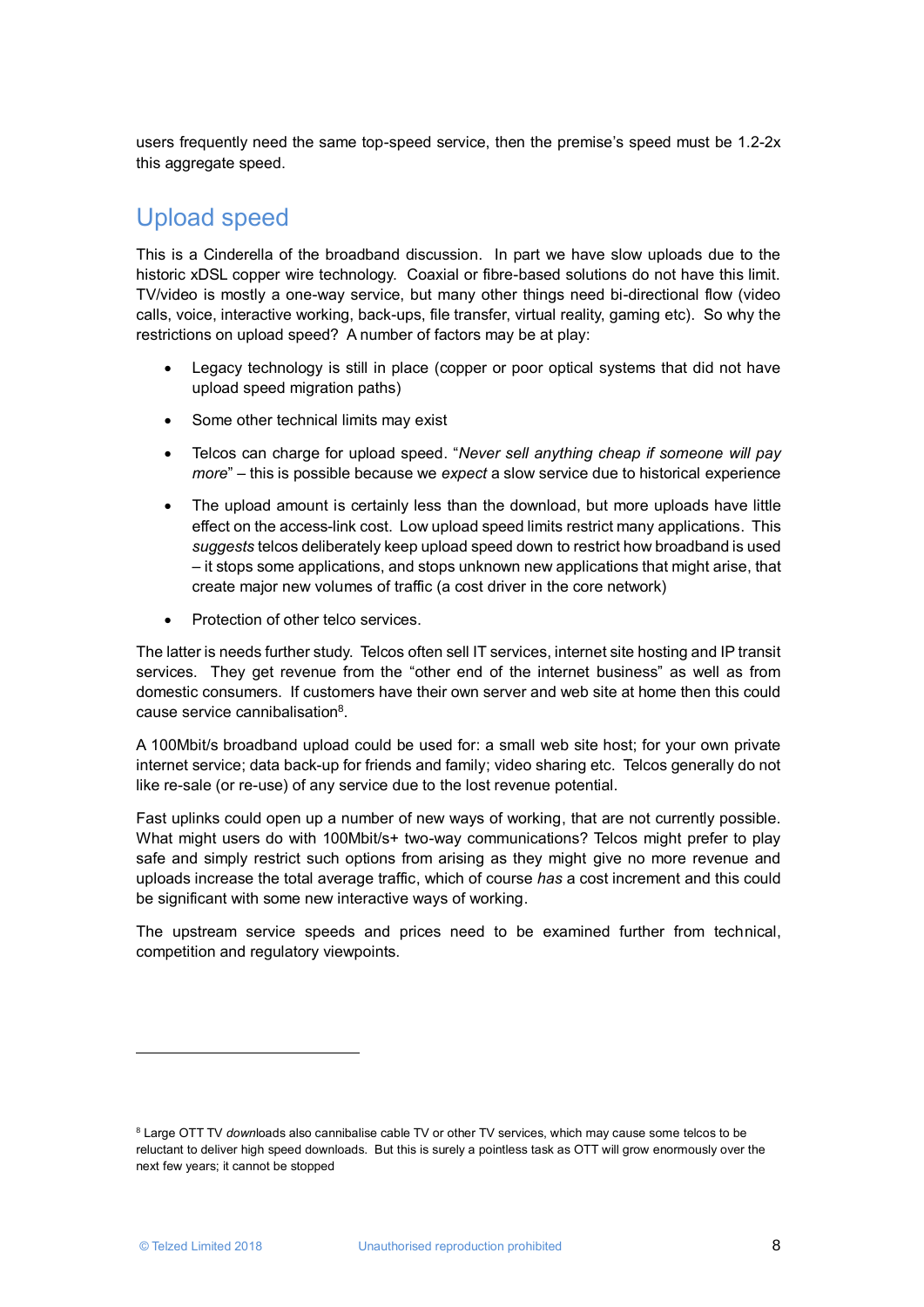#### Mobile speed

There are limits to what a telco can do about this. It is essentially limited by the GSM technology. Also, users run into the contended capacity of the base station (see footnote [1\)](#page-4-0). Upload speeds are also limited by technology and power concerns: "microwaving your head!"

Speed based prices can be hard to implement in mobile networks, as speed is rarely under the operator's full control<sup>9</sup>. A move to 5G could increase the speed, but that is unlikely to enable a speed price premium. Furthermore, the chief cost driver in mobile networks is the download and average usage, so pricing by #Gbyte/month is more usual.

The technical standards set limits when linked to the spectrum available. GSM technical standards allow up to *about* 1bit/s/Hz of spectrum but this can rise with good signals and 4G (5G should do much better). With technical advances to  $\sim$ 5bit/s/Hz<sup>10</sup>, maybe 250Mbit/s is possible from 50MHz (a large block of continuous spectrum, not often issued). This is far from the fabled 1-10Gbit/s of 5G. Of course the same spectrum can be split up and re-used so that one mast might have 50 MHz in many sectors (we assume here 10 sectors using directional antennae – the current norm is three). So this gives 250Mbit/s in each sector and total mast capacity of 2.5Gbit/s. Note how any one user cannot get this. The Telzed paper (footnote [1\)](#page-4-0) shows how this capacity is still a very attractive business case. "Just" 100Mbit/s download speed is also excellent and adequate for many<sup>11</sup> applications, but as it is shared with other devices in your neighbourhood, it will be less on average. This is only a problem when the aggregate usage exceeds the sector limit. If the mobile users average 1Mbit/s then many customers can share the 250Mbit/s; again, basic traffic statistics should be understood.

Mobile could (?) provide 1Gbit/s but this needs a lot of spectrum and technologies to give high bit/s/Hz. Large continuous spectrum allocations are rarely awarded to one operator at <3GHz. Aggregating separate spectrum blocks might be a solution. Microwave bands allow more spectrum to be made available. Line of site (or close to) enables high signal to noise levels to allow high multi-bit/s/Hz. But this has problems: it is really a type of FWA solution and may need many smaller cell (mast) sites. The business case for small cells and FWA is beyond this short paper.

It remains quite possible for mobile/small cells to deliver a 50-100Mbit/s service in the near future with 500+Gbyte/month. But, by the time that is offered many countries will have a fixed line FTTx service already in place that has no performance limits set by other customer numbers in the same neighbourhood. Problems arise if more than a minority of customers actually make use of this 500Gbyte limit – the capacity per sector or per mast is exceeded by the total average usage. This is *unrelated to* the speed. This leads to the small-cell solution to reduce the traffic per mast. See Telzed rule of thumb and footnote [1.](#page-4-0)

<sup>&</sup>lt;sup>9</sup> A mobile operator cannot offer 30Mbit/s service as it has no ability to say when this might be achieved. It can only offer "what might be possible" with 3G, 4G or 5G technology. History has shown that the new technology has shown limited ability to charge additional premiums for the new GSM generation

 $10$  Example used for illustration only. Some radio technology & 5G can do far higher than this, but it gets hard if the user is further from the mast and/or line of site is lost. Real world situations include sitting down "not near the window facing the mast"

<sup>&</sup>lt;sup>11</sup> Probably most. Almost certainly it is adequate for the majority of bytes that are likely to be sent today. This short paper does not attempt to cover the mobile situations requiring Gbit/s+ speeds. There are some demand-claims for >1Gbit/s mobile using 5G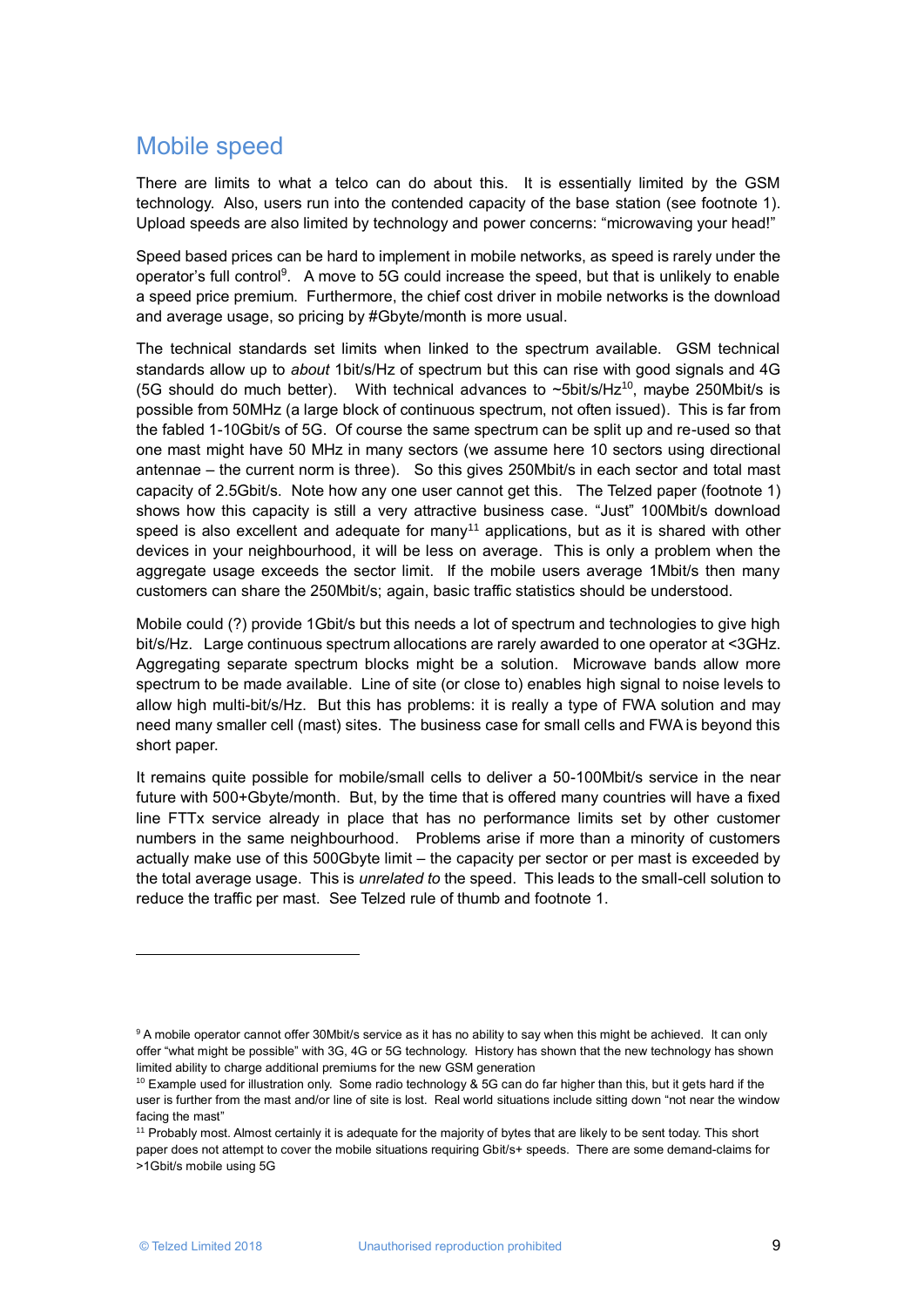The key challenges are: can (or should) mobile ever deliver 1Gbit/s on a useable widespread basis? Is 50-100Mbit/s adequate (it *is* for home broadband, at least for the near term)? Could mobile provide 500Gbyte per month download to most users and replace all (or most) fixed lines? Such claims are made. The answers should be obvious.

#### Summary of possible speed "solutions"

One answer will never fit all situations. A few pointers to the future may be given that bring together the earlier points and set some numbers in place that can be argued over:

- A jump to 30-50Mbit/s should cover most consumer needs of today, but deployment plans should aim higher. Higher speed needs will arise, but the pressure for >>50Mbit/s might not be large, as it is "good enough" for most
- Some users should have access to much higher speeds. One limit for the many should not hold back the needs of a few
- If moving to fibre-based services, then the fibre is the major cost and the speed is not a concern. It is false economy to build a network than cannot migrate to faster speeds other than at low incremental costs. A fibre 100Mbit/s solution can be a 1Gbit/s solution with small additional cost. Is this not the approach used by new fibre entrants (altnets)? They do not deploy 20Mbit/s solutions and enhance later, it is capable of much faster service and slower services are offered for commercial reasons, not because their FTTx deployment is incapable. Deploy and forget it is surely cheaper than sending a man in a van out every 1-3 years to the street or house. Avoid technical blind alleys that need major re-investment
- There is no one "must have" speed any target will rise over time and will vary by country and individual
- Mobile speeds of 30 to 100Mbit/s should be adequate for many applications (it seems to be for fixed lines). The main mobile costs factors are the total download and average usage, not physical speed. Large spectrum allocations with high bit/s/Hz techniques, are needed for high speed
- Speed is vital for real-time streaming (TV/video). The required speed for these realtime services needs the greatest focus, and the physical speed must be "a reasonable amount more" – see the "Telzed speed overhead" and consider also the user statistics in each premise. Real time ultra HD TV or virtual reality at 20Mbit/s needs perhaps 30Mbit/s broadband to be reliable, or 50Mbit/s if two users are in one premise
- Large-download and upload applications need completion in a convenient period. Although relatively specialised, these may be the main home or SOHO driver for Gbit/s, not TV. *This should be a key focus area because streaming is not an obvious driver for Gbit/s services (though it is obviously a driver for up to 100Mbit/s services)*
- Video speeds will rise, but how rapidly, once perhaps a 25Mbit/s HD service were available (itself a significant speed)? This can be (just) delivered over 30Mbit/s+ broadband. The amount downloaded of course will rise as we make more use of video but this has a different cost driver to that of the fastest real time service. Download totals indirectly impact the required speed, buthave little impact once broadband speed is over the demand "knee point" in the above figure. If we need "just a bit more" speed than the fastest real time service, then only a *very few* home broadband premises will need >1Gbit/s as it seems unlikely that real time video applications of 500Mbit/s are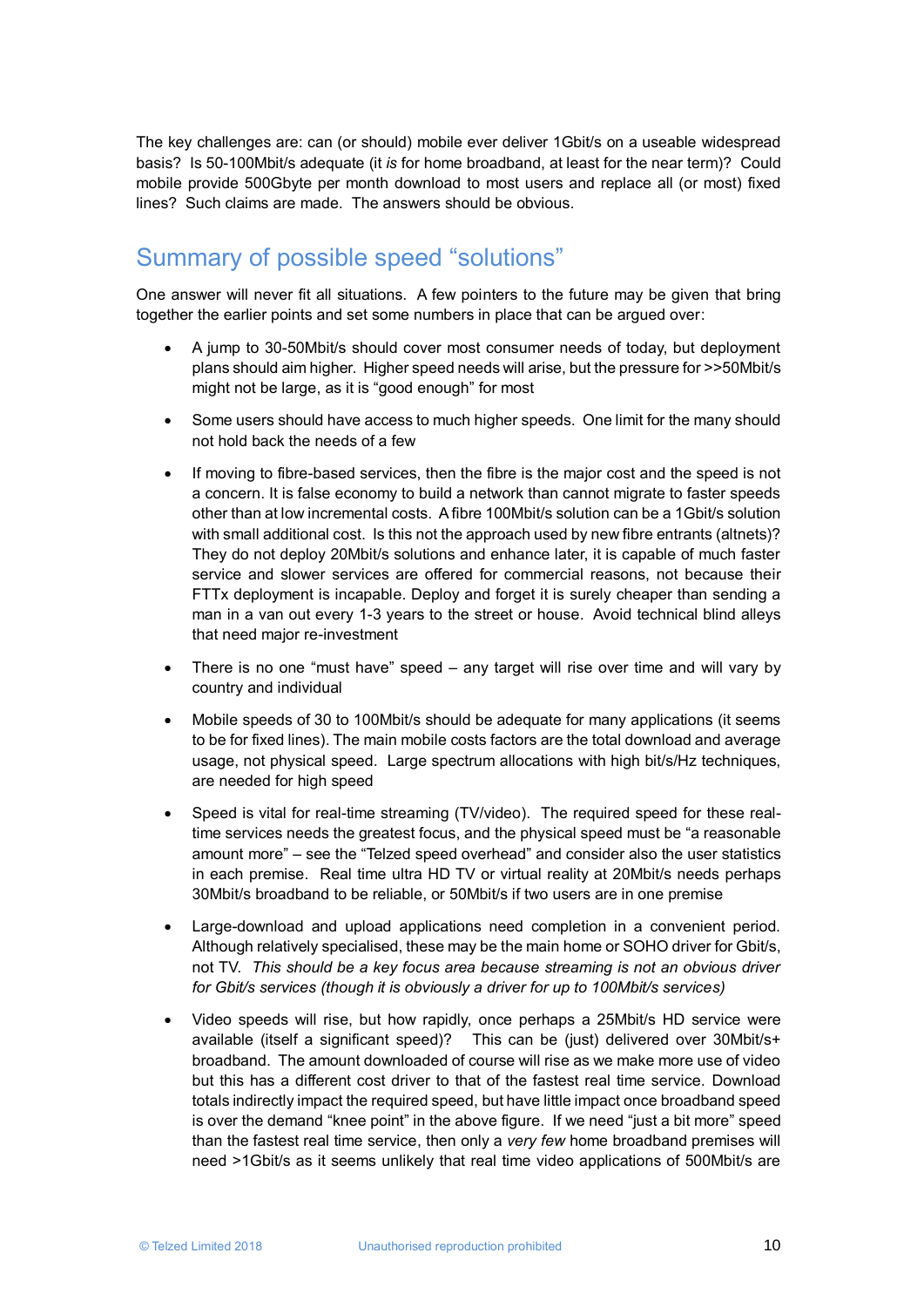going to be common in the next 10 years. This is the crux of the need and demand discussion. A 1Gbit/s home or business is probably driven by fast large file transfer requirements (previous bullet)

- *Most premises can be satisfied with 50-100Mbit/s,* perhaps for a number of years HD video, gaming or virtual reality *are* never-ending demand drivers, but will surely **not** need "2Gbit/s" in the next few years. Compression works. Users need a bit more than the single highest speed service – currently video, and that only needs ~30Mbit/s today – this implies the 50-100Mbit/s figure
- Users want speed, but it has to be economically viable. Even a small cost increase to deliver XMbit/s, is a big number when multiplied by tens of millions of premises. So commercial reality must be part of any strategy and policy
- A more visionary approach would "just deploy it" and use deep fibre (FTTX/FTTP/FTTstreet & FWA with FTTstreet & small-cell mobile) and expect the additional investment is paid for by lower opex and wider economic gains. Note that these gains are in other industries, not accessible to the telco. This may be a tax issue for governments to consider (profits from content and services). Lower opex requires a more radical approach to remove parallel copper and change network architectures, that are currently based on switch sites with ~3km radius caused by copper, to a fibrecentred solution
- Many sources indicate monthly revenues (fixed and mobile) are almost constant, so there is clear reluctance to take superfast broadband, if it costs more. Customer nature is always to take the lowest possible speed (and price) that is "just about acceptable." Therefore, take up rates for superfast can be low: demand will be centred around the "acceptable speed knee point"
- The many low-income households will bear a bit of degradation to save money. They remain on slow speed, even if faster is available. Copper-wire based solutions therefore can have a continuing role to play as it may be a "bit cheaper" than fibre centred solutions (debatable point) and, though often a just bit too slow, are not slow enough to force the upgrade
- The incremental cost of faster speed is low, with fibre to or close to the premises. This also enables mobile & FWA. There are still commercial, technical-speed and volume cost factors that discourage universal Gbit/s deployment. This should not hold back deployment of 100Mbit/s migration options or Gbit/s availability for a *few* customers
- Technical strategies must be long term and factor in the known changes and possible unexpected new demands
- Special mobile applications that need 1Gbit/s speeds are a key platform for 5G claims. Technically this speed can be achieved (claim 5G advocates), but surely this is more likely in just a few locations. If the speed is accompanied by large volume usage, then these sites will have capacity problems unless sites are small - which leads to cost concerns
- Mobile is a complement to fixed broadband for the majority, *not a replacement*. This is due to the capacity and cost limits of mobile networks. But there will be countries and regional exceptions to this, where mobile can, and should, dominate
- A mast site with 2Gbit/s total capacity could deliver about 50Gbyte/month to about 1000 subscribers. This could be delivered at 1Gbit/s or 100Mbit/s. The speed is set by radio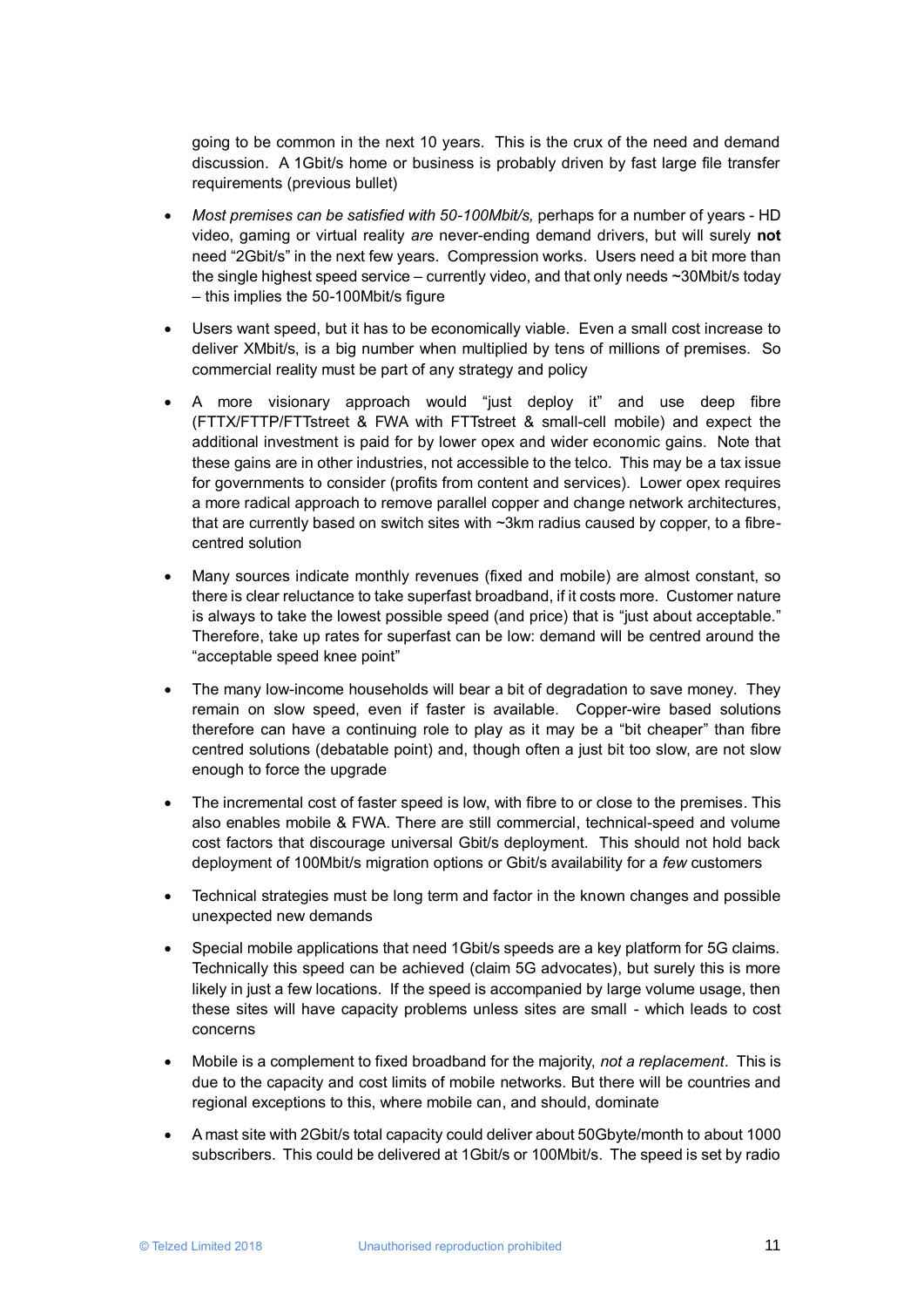technology, amount of spectrum and signal levels. Such 50Gbyte usage is well above most mobile users today, but below fixed line usage. The physical speed is also statistical<sup>12</sup> – it might slow down depending on other users, so it cannot be absolutely critical. This is significant for potentially charging a price premium for speed and for what applications can be used. What applications need 1Gbit/s, but can accept that this speed may sometimes slow down and will not be used for huge volumes?

- More study is needed on the applications that need large volume/fast downloads or uploads. These drive some customers to Gbit/s. What needs a fast download but is not done very often, so the average usage is still reasonably low? Fast downloads that *also* need huge volumes (streaming) may be required, but these are surely specialised business situations – and they should rightly pay for the core capacity increases that follow. Such high volume and high speed mobile applications are even more specialised – what are they? This is in contrast to fast mobile application demands that are *not* also causing huge volumes (which is far more likely), but again the demand and willingness to pay for the services needs further study
- Finally it is worth noting the rarely discussed "application" that possibly drives the desire for high definition or real time interactive features. This is not often seen in 5G "use case" discussions. Adult material has been a major factor in driving broadband traffic, and it might well be one of the leading drivers for higher broadband speed, in the future. It is certainly responsible for a significant volume of internet traffic (Telzed suggests: Google for information on the *statistics*, not on the content). Many other "normal" applications might need very high speed, but might well have much less impact overall due to the relative popularity and lower traffic volumes.

Anyone today on FTTx or >50Mbit/s with unlimited downloads probably never thinks about the speed. Other things in life are more important. 40 or 100Mbit/s makes little difference: *if* it is more than the threshold not to care (currently ~20-30Mbit/s and rising). Conclusion: deploy 50- 100Mbits minimum as soon as possible, with a 1Gbit/s option for some high-end users and as possible wider market migration option over next X years (number to be debated). The demand for mass market Gbit/s services seems elusive, especially if accompanied by large average usage (download volumes). In contrast: the demand for ~50-100Mbit/s for many, with large downloads, is much more obvious in the near term.

#### **Discussions are welcomed – please contact the author at Telzed.**

 $12$  There cannot be five simultaneous downloads at 1Gbit/s as that exceeds the total mast site capacity – some traffic must slow down